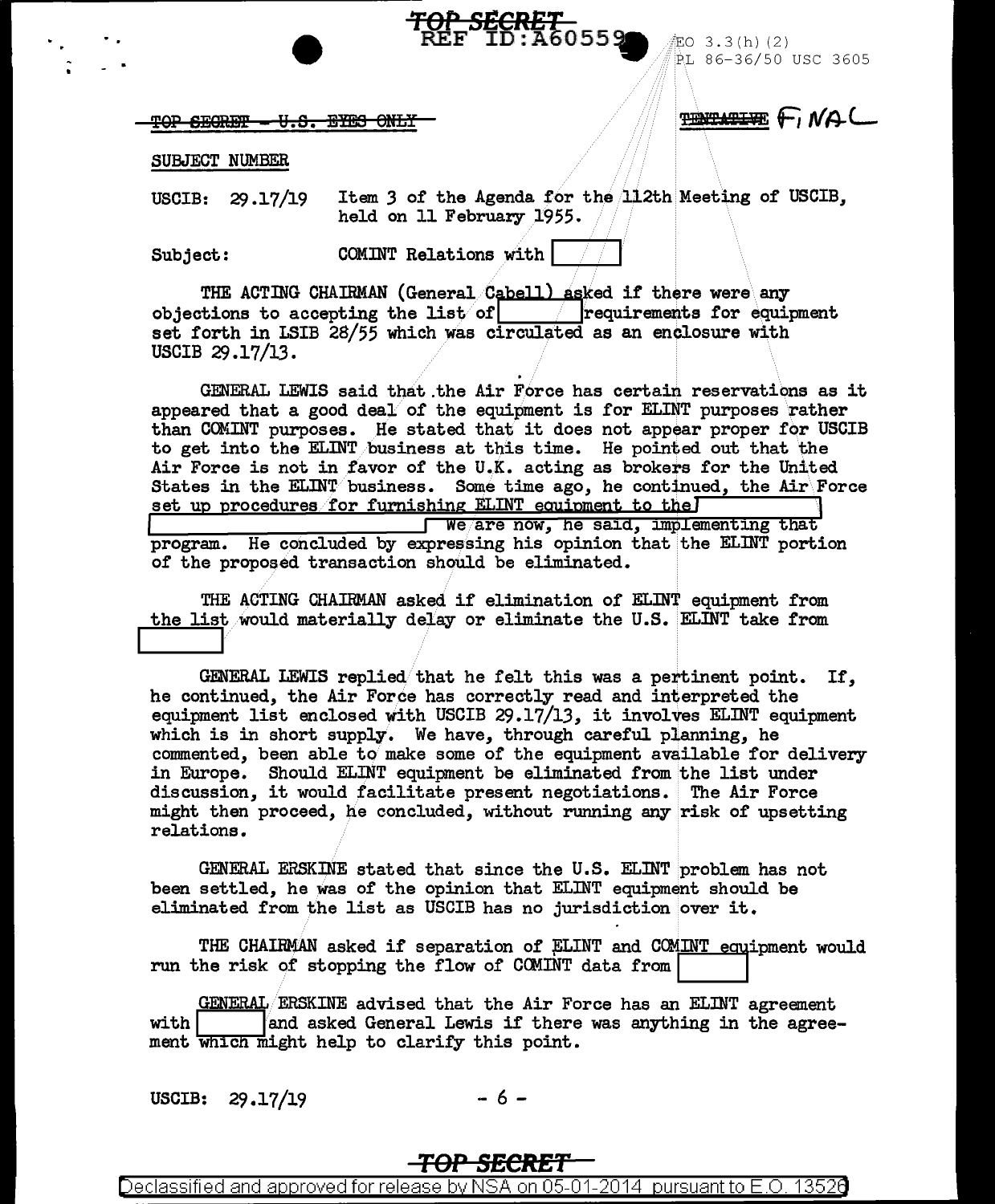e **PERFSHERE** 60559

 $\begin{array}{ccc} \textbf{POP} & \textbf{B}\textbf{CB}\textbf{EF} \textbf{--} & \textbf{U.S.} & \textbf{EYES} & \textbf{OMLT} \ \end{array}$  PL 86-36/50 use 3605

 $EO$  3.3( $h$ ) (2)

USCIB:  $29.17/19$ 

CENERAL LEWIS was of the opinion that the exchange agreement between ,<br>and the Air Force is mutually beneficial and that there have been no indications of dissatisfaction of any kind. He then pointed out that the items in paragraphs  $3(a)$  and  $3(c)$  appear to be ELINT equipment while paragraph *3(d)* contains a list of equipment that could be used for both ELINT and COMINT.

GmiEllAL CA!ilNE [~ine<j .. that when the u.;s. "'1d. U.K. had agreed on  $\frac{1}{\sqrt{2}}$  USCIB was officially notified that  $\sqrt{2}$ had insisted that there be only one contact with them for both ELINT and COMINT.

THE ACTING CHAIRMAN asked if the Board has not always pointed out to the U.K. that it has no cognizance over ELINT.

<sup>J</sup>GDJE"RAI1 CANINE replied that this is tru ... / e but th .. at .. he wasn't sure was fully aware of this.

THE ACTING CHAIRMAN then suggested that EI.INT and. COMINT be separated until a decision has been made on the possible merger. He recommended that consideration be given to (a) continuation of action to forward COMINT equipment to the U.K. for delivery to : (b) proper action for USCIB to take with respect to equipment that can be used for both ELINT and COMINT purposes; and (c) stopping delivery of pure ELINT equipment only after assurance that early receipt of the EI.INT take would not be jeopardized.

GENERAL ERSKINE noted that a compromise solution to the U.S. ELINT question is being formulated. It had been recommended, he said, that responsibility for ELINT be delegated to the Secretary of Defense. If approved and issued as a National Security Council Intelligence Directive, the Department of Defense planned to issue a Directive which would assign the responsibility for implementing the EL.INT Directive to the Department of the Air Force.

MR. ARMSTRONG, returning to the subject of a separate U.S. approach on the ELINT problem, expressed concern over the possibility of jeopard- izing our interest in present COMINT arrangements between  $\Box$  and the U.K. Would it be possible, he asked, to tell the U.K. that we cannot give them an answer until we settle our ELINT problem?

GENERAL ERSKINE suggested that USCIB proceed with the COMINT portion of the arrangement and simply hold off on the ELINT equipment.

GENERAL CANINE was of the opinion that the urgency of the require-<br>ment for COMINT from  $\begin{bmatrix} \text{has not decreased and that the proposed} \end{bmatrix}$ has not decreased and that the proposed transaction is a most economical method of satisfying the requirement. He urged all haste in consummating the arrangements.

USCIB:  $29.17/19$  - 7 -

### **TOP SECRET**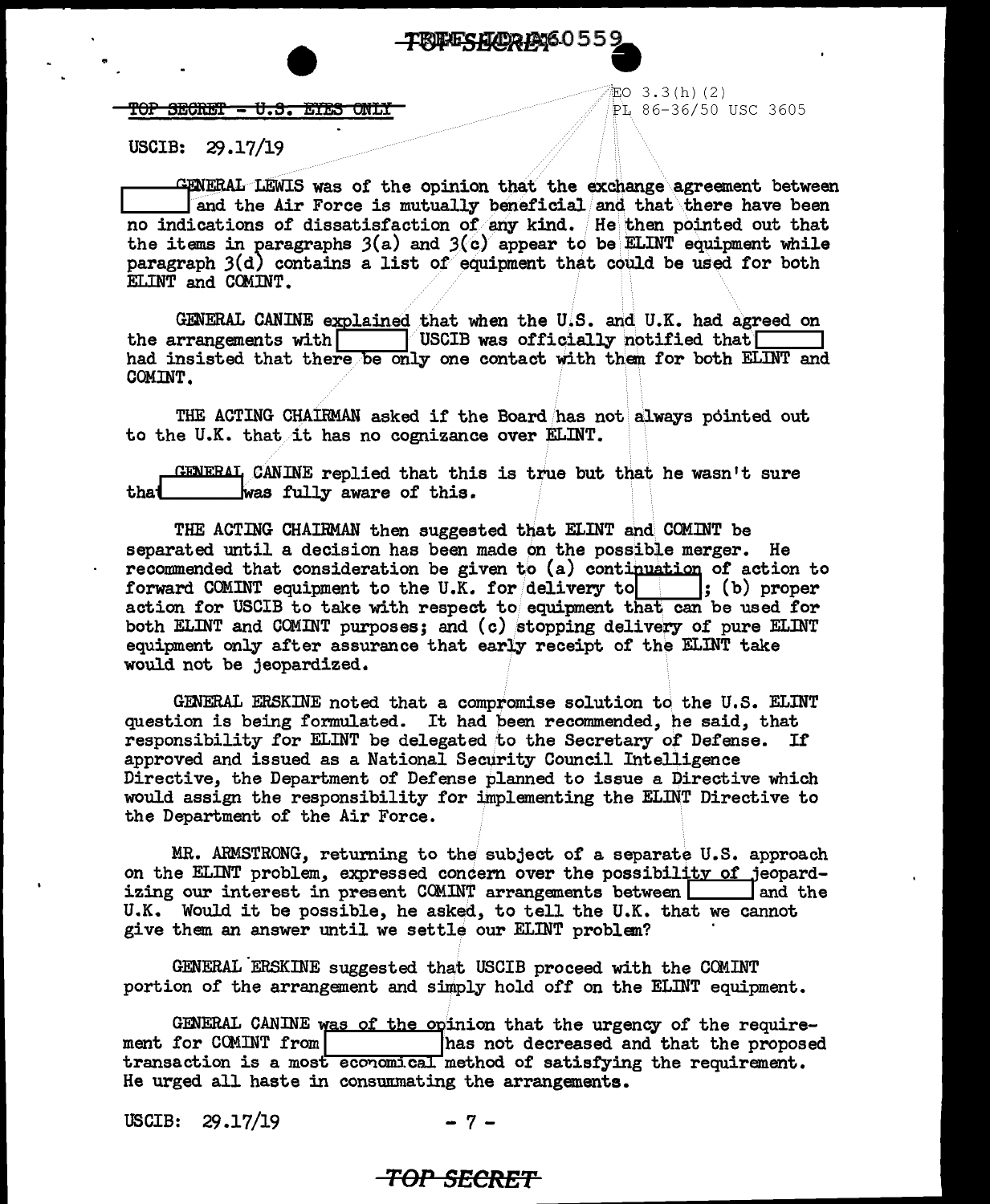# PL 86-36/50 USC 3605

3. 3 (h) (2)

REF ID: A60552

TOP SECRET - U.S. EYES ONLY

USCIB:  $29.17/19$ 

THE ACTING CHAIRMAN invited further conunent on possible delay or risk involved should ELINT and COMINT equipment be separated.

. ., *TOP* **SECRE'f** 

CAPTAIN TAYLOR observed that in the notification given to USCIB by the British in October there was this statement - "Detailed proposals on the provision of equipment are being taken up with U.S. ELINT authorities".

GENERAL ERSKINE said that the Department of Defense has not heard of any British proposal to discuss  $ELMT$  with U.S. authorities. He recommended recognition of the fact that USCIB does not have authority to deal in ELINT.

GENERAL CANINE asked if there might be some duplication between the list of equipment requested by the U.K. for list of equipment requested by the U.K. for<br>the Air Force contemplates furnishing.

GENERAL LEWIS replied that the list of equipment contained in the enclosure with USCIB  $29.17/13$  is much larger than the amount the Air Force had discussed previously with the

ADMIRAL ESPE said that he favored/separating the ELINT equipment from the COMINT equipment.

THE ACTING CHAIRMAN suggested that the British be asked to indicate what is, in their opinion, the intended use of the material listed.

It was agreed that the Executive Secretary would transmit a message to elicit this information having first cleared the text of such message with the members of USCIBEC.

The ensuing discussion culminated in agreement to refer the enclosure with USCIB 29.17/13 to the Executive Committee for separation of the ELINT equipment from the CCMINT equipment and designation of equipment that may be used for both ELINT and COMINT purposes and to consider at the same time such views of the U.K. as may be received in response to the Executive Secretary's enquiry as to the U.K. comments on intended use. The Executive Committee would then draft a message to LSIB presenting the current U.S. position and submit it to USCIB for approval.

DECISION: (11 February 1955) USCIB directed the Executive Secretary to elicit the following information from the U.K. after having first cleared the text of such message with the members of USCIBEC: (a) which equipments listed in LSIB/28/55 the U.K. believe to be intended for ELINT purposes and those which are intended for COMINT purposes, (b) which equipments they believe may be used for both ELINT and COMINT purposes, how the U.K. believe intends to use them and what COMINT the U.K. expect may be thus obtained.

 $USCIB: 29.17/19$